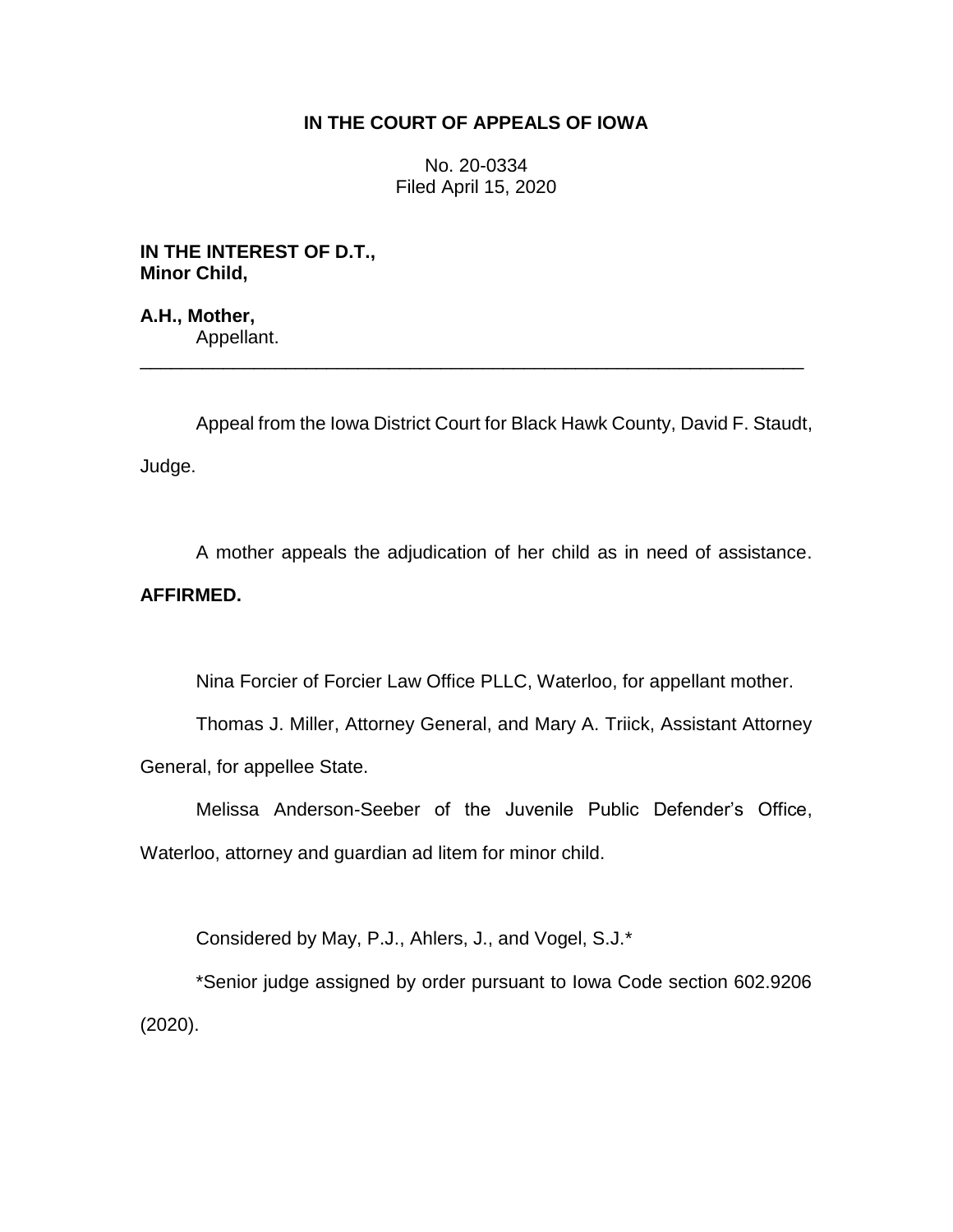## **VOGEL, Senior Judge.**

 $\overline{a}$ 

In September 2019, shortly after D.T. was born, she was removed from her mother's care and placed with her maternal grandmother. The mother had been receiving services from the Iowa Department of Human Services (DHS) since May 2018 because of severe and permanent injuries inflicted upon her then-infant son, allegedly by the mother's boyfriend. Because the mother had not been honest with DHS concerning her pregnancy with D.T. and her continued relationship with the boyfriend, D.T. was considered to be in imminent danger. A temporary removal hearing was held, followed by a contested adjudicatory hearing. By order dated December 9, D.T. was adjudicated a child in need of assistance (CINA) under Iowa Code section 232.2(6)(c)(2) (2019). The mother participated in services offered for reunification.

Following a January 17, 2020 dispositional hearing, the court continued D.T.'s out-of-home placement while ordering continued services for the parents and establishment of a plan to potentially transfer the child to the father's home.<sup>1</sup> The mother appeals.

We review CINA proceedings de novo. *In re K.B.*, 753 N.W.2d 14, 15 (Iowa 2008). Based on the mother's inability to be truthful with DHS workers, along with her unresolved mental-health concerns, the juvenile court found in the dispositional order: "It is contrary to the welfare of the minor child to be returned to the home of her mother at this time. . . . [She] must be honest with the Department and gain credibility in the hopes of potentially returning custody of [D.T.] to her." The court

<sup>&</sup>lt;sup>1</sup> The father was identified in December 2019 after submitting to genetic testing. He does not appeal.